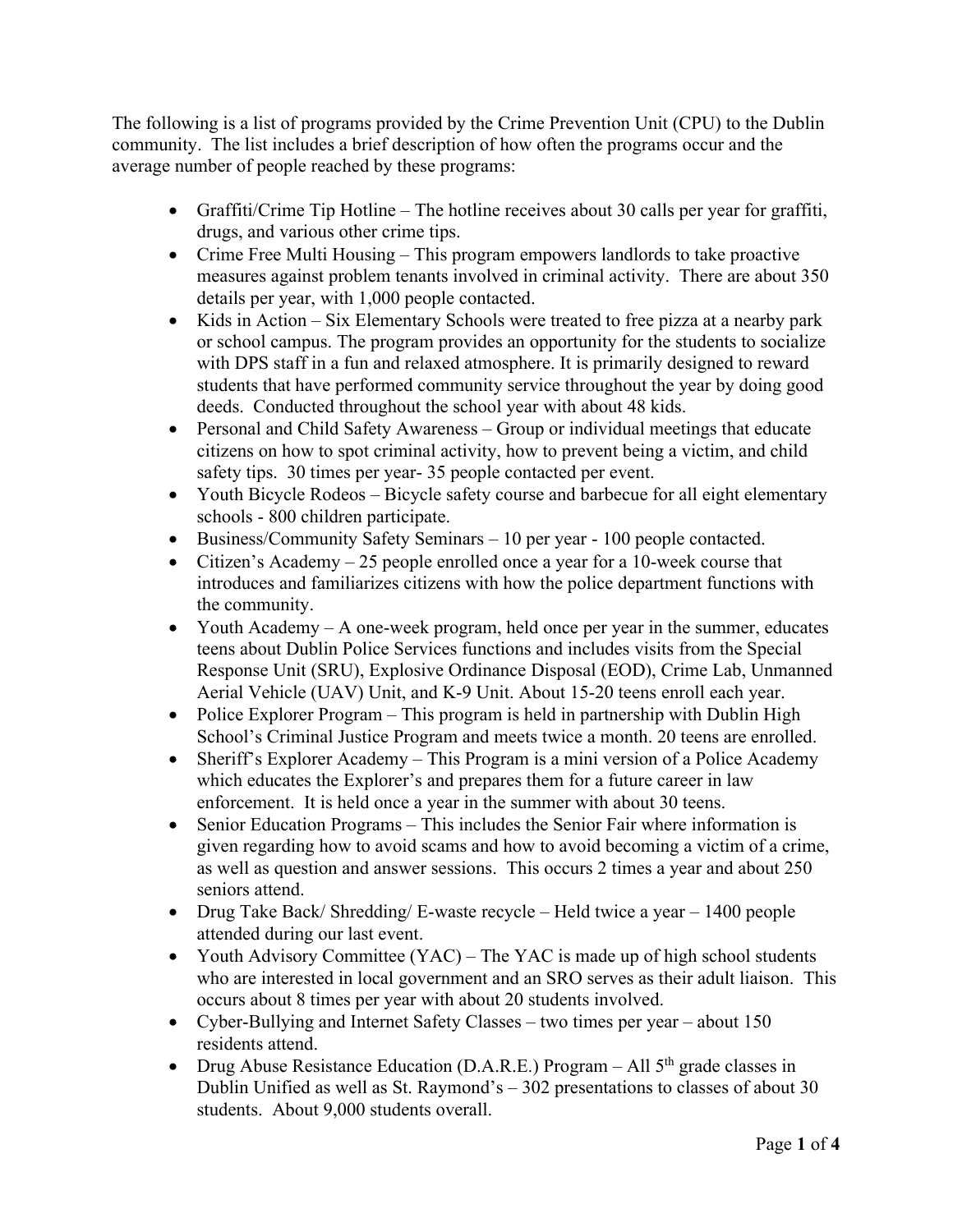- Block Captain Academy Block captains are educated on topics that will help the residents and community avoid being victims of crimes. Topics include, residential burglaries, auto burglaries, package thefts, mail thefts, as well as fire safety. This occurs 2 times per year – 30 people attended each academy.
- Active Shooter Training for Businesses, Schools, City Employees 6 times per year – 400 people attended.
- Security Camera Registration Program This resident and law enforcement partnership provides critical evidence in residential neighborhoods when criminal activity occurs. There are currently 137 participating residents.
- Med- Project Pharmaceutical Drop Box Kiosk A drop box was installed at DPS for residents to dump unwanted and unused medications. The drop box is used every day by about 500 people per year.
- Crime Prevention Through Environmental Design Inspections (CPTED**)** Crime Prevention will send out staff to provide options on how to make your property less vulnerable to criminal activity. Layout, locks, lighting, and excessive vegetation. There are about 25 inspections done each year for apartment complexes and residences.
- Working with Community Based Organizations on homeless issues about 70 calls per year to Homeless Outreach for about 50 homeless people. These include calls to City Serve, AXIS Community Health – Medical Clinic, and Adult Protective Services. This also includes working with community groups that donate blankets and supplies for our underserved population.
- Coffee with a Cop held four times per year at coffee shops throughout Dublin. On average about 250 people attend this event.
- Coffee with the Chief two times per year about 200 people attended.
- Farmer's Market Community Booth This event is held two times per year at the Farmers Market. The Chief, Captain, and CPU meet with the community and answer questions. This event reaches about 450 people.
- Pizza with the Police once per year  $-50$  people attended.
- Cone with a Cop once per year 45 people attended.
- Neighborhood Watch A law enforcement and community partnership that greatly enhances the education and communication between the community and Police Services. 36 meetings – 375 people attended on average.
- Station Tours for Schools, Cub Scouts, Girls Scouts 25 tours per year 500 people attended.
- Pre-School Presentations Pre-schools request that DPS CPU meets with pre-school aged kids, where we hand out stickers, talk to the kids, and show them our patrol cars. We do about seven per year with 210 kids attending.
- Shop with a Cop DPS CPU works with Dublin Unified School District to identify underserved children in our community. Target donates gift cards for children to spend for Christmas. The CPU unit will shop with the children and use the gift cards supplied by Target. This event is held once per year for 10 children.
- Stuff the Cruiser Toy Drive once per year 389 toys collected and delivered to Children's Hospital.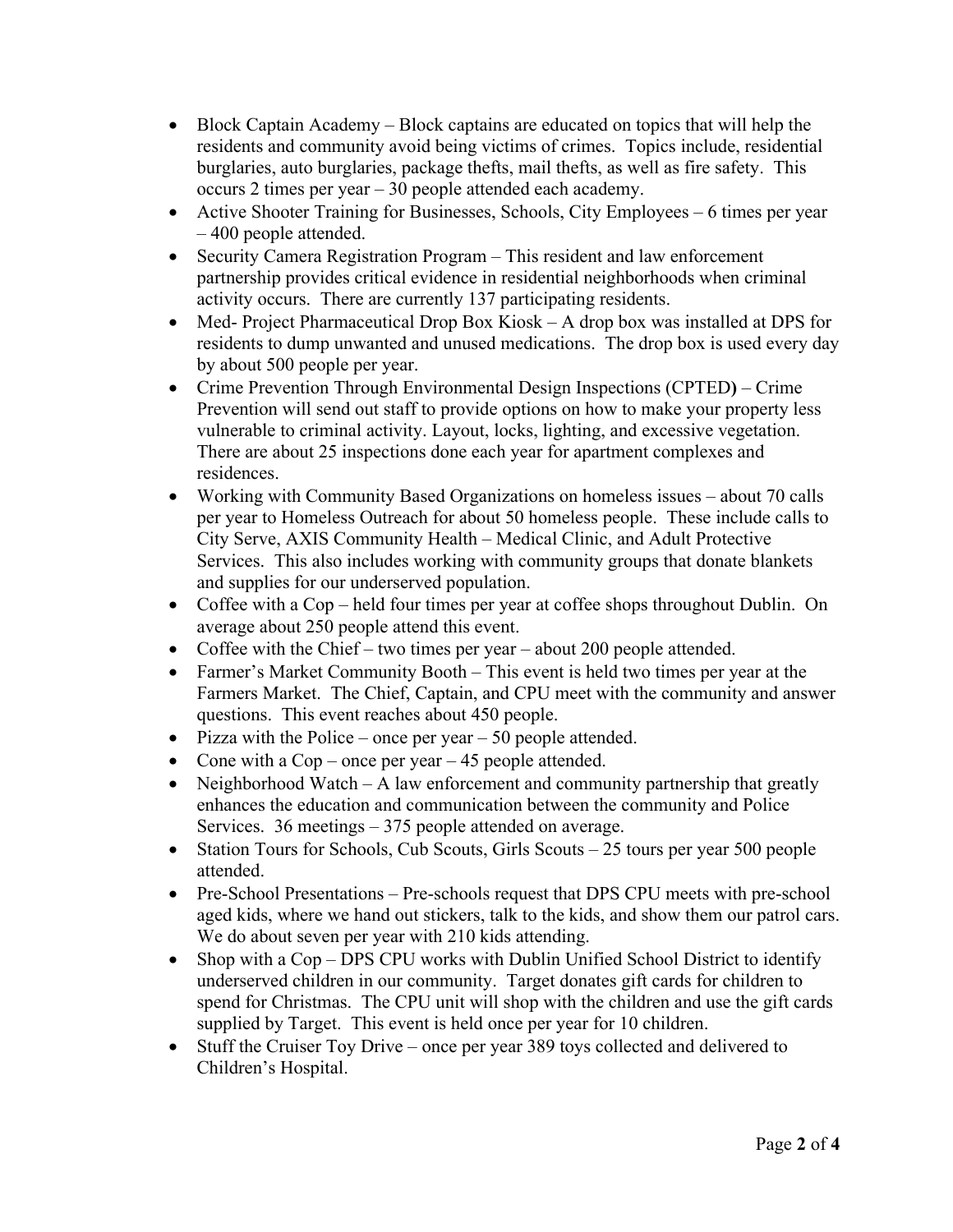- Child Abuse, Listening, Interviewing, and Coordination center (CALICO) Toy Drive – This toy drive was for the CALICO Center for child abuse. It was held once and over 425 stuffed animals donated and delivered to CALICO.
- Child Abuse Mandated Reporter Training for City Employees This educational event is held two times per year and about 100 employees are trained on how to report suspected child abuse and what their responsibilities are as a Mandated Reporter.
- National Night Out This event is held one time per year, and we average about 27 locations throughout the city. We visit each location, talk with the community, hand out stickers and toys to the kids and discuss any concern they may have in their neighborhood or the city. We contact an average of 700 people.
- Census Count Detail Once per year with city employees.
- Red Ribbon Week In response to the murder of DEA Agent Enrique Camarena, angered parents, and youth in communities across the country began wearing Red Ribbons as a symbol of their commitment to raise awareness of the killing and destruction cause by drugs in America. This event is held once per year for about 4,200 students who receive a small gift from DPS.
- School Lockdown Drills Schools are trained to respond to Bomb Threats, Active Shooters, and other threats by locking down in the classrooms. DPS School Resource Officers (SRO's) work with the schools to conduct the drills and evaluate the schools' response. They are held about seven times per year – two for DHS, two for VCS, and three at middle/elementary schools.
- Walk to School Week DPS provides extra traffic enforcement and patrols for students walking to school to ensure their safety. This event happens the first week of every new school year.
- Trunk or Treat A trick or treat type of event held usually at two elementary schools. This is held one time per year during Halloween at two elementary schools and about 250 people attend.
- Security at Dublin High School Football Games seven times per year.
- Dublin High School Homecoming parade, carnival, and football game. CPU works with DHS Leadership to ensure safety at the events. DPS and Public Works coordinate the closure of Village Parkway to ensure the safety of the students, staff, and spectators.
- NCS Championship Games two times per year
- Alameda County District Attorney Internship Program One recent high school graduate from the District Attorney's Internship Program participates in this program which is 4 weeks in length and occurs once a year.
- St. Patrick's Day Festival The event occurs once a year and includes security for a parade, 5K run, carnival, vendor, and food area. Extra traffic control and parking enforcement is coordinated for this once-a-year event. A Crime Prevention booth is staffed at the event to hand out information pamphlets, answer questions, hand out prizes and stickers, and respond to any emergencies.
- Every 15 minutes This event is held for the outgoing high school seniors to educate them on the dangers of drinking and driving. It is held once every four years and about 500 people attend.